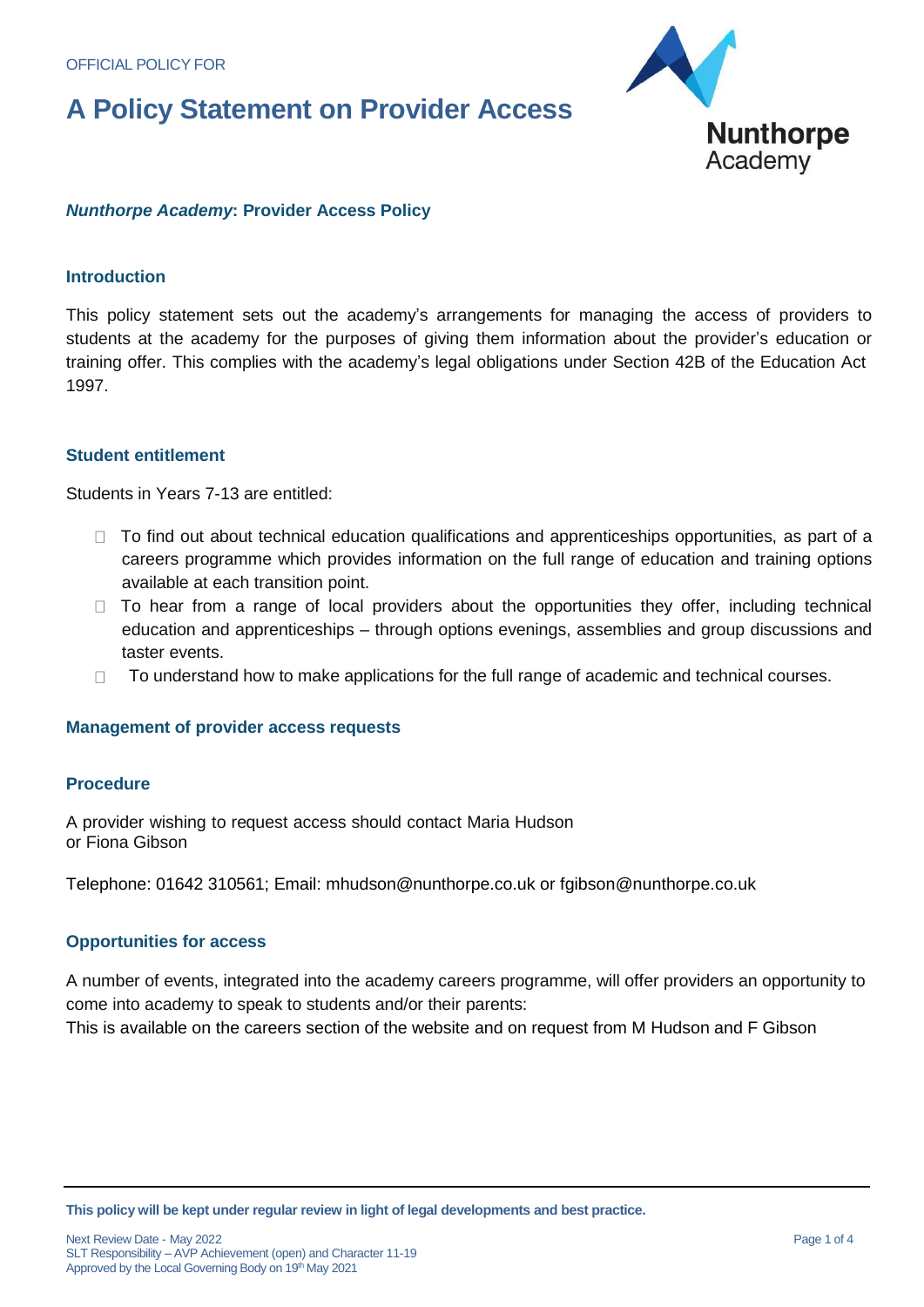

|                   | <b>Autumn Term</b> | <b>Spring Term</b>                           | <b>Summer Term</b>                                         |
|-------------------|--------------------|----------------------------------------------|------------------------------------------------------------|
| Year <sub>7</sub> |                    | Life lessons on the<br>following topics:     |                                                            |
|                   |                    | Stereotyping                                 |                                                            |
|                   |                    | <b>Skills &amp; Qualities</b><br>$\bullet$   |                                                            |
|                   |                    | <b>CEIAG</b> software                        |                                                            |
|                   |                    | <b>National Careers</b><br>$\bullet$<br>Week |                                                            |
| Year 8            |                    | Life lessons on the following<br>topics:     |                                                            |
|                   |                    | Careers software                             |                                                            |
|                   |                    | <b>Job Sectors</b><br>٠                      |                                                            |
|                   |                    | <b>Transferable skills</b><br>$\bullet$      |                                                            |
|                   |                    | CV writing<br>$\bullet$                      |                                                            |
|                   |                    | <b>National Careers</b><br>$\bullet$<br>Week |                                                            |
| Year 9            |                    | KS4 options event<br>$\bullet$               |                                                            |
|                   |                    | Decision making<br>٠                         |                                                            |
|                   |                    | <b>Career Planning</b><br>$\bullet$          |                                                            |
|                   |                    | <b>National Careers</b><br>Week              |                                                            |
| Year 10           |                    | Work experience preparation<br>CV writing,   | Work experience week                                       |
|                   |                    | interview<br>techniques and job              | Providers are invited in to<br>life lessons to talk about: |
|                   |                    | applications                                 | • A Levels                                                 |
|                   |                    | National<br>$\bullet$<br>Careers<br>Week     | • Vocational Courses                                       |
|                   |                    |                                              | • Apprenticeships                                          |

**This policy will be kept under regular review in light of legal developments and best practice.**

University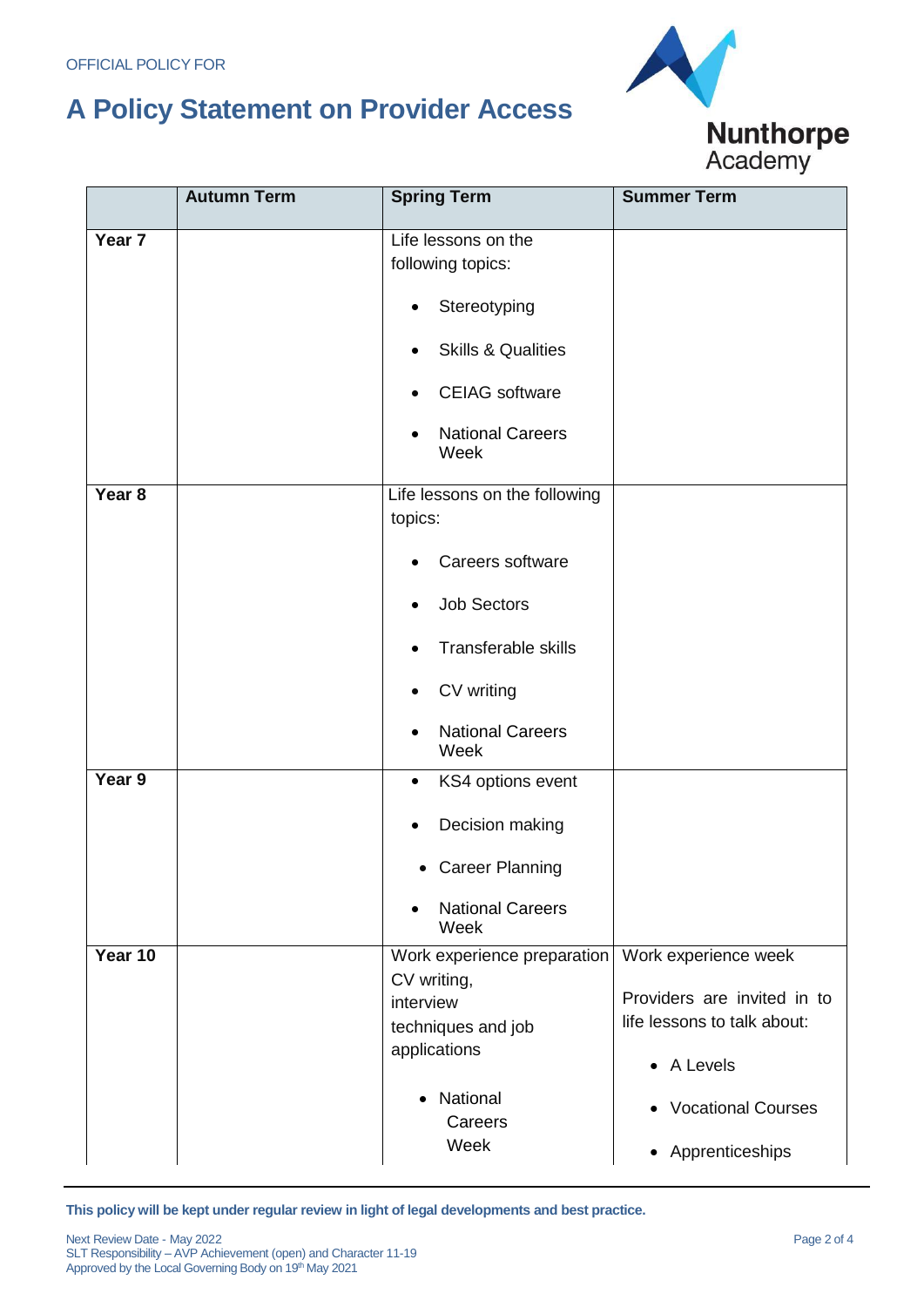

 $\blacksquare$ 

|         | <b>Autumn Term</b>                                                                                                                                                                                   | <b>Spring Term</b>                                                                                                                                                                                                                                                                                                                   | <u>Nijnthorne</u><br><b>Summer Term</b>                                                                                                                                                                          |
|---------|------------------------------------------------------------------------------------------------------------------------------------------------------------------------------------------------------|--------------------------------------------------------------------------------------------------------------------------------------------------------------------------------------------------------------------------------------------------------------------------------------------------------------------------------------|------------------------------------------------------------------------------------------------------------------------------------------------------------------------------------------------------------------|
|         |                                                                                                                                                                                                      |                                                                                                                                                                                                                                                                                                                                      |                                                                                                                                                                                                                  |
| Year 12 | daily 30 minute<br>tutorial sessions<br>covering topics such<br>as:<br>University<br>$\bullet$<br>supported<br>progression<br>schemes<br><b>Transition from</b><br>school to 6 <sup>th</sup><br>form | One week work experience<br>Mock interview with external<br>employers<br>daily 30 minute<br>tutorial sessions<br>covering topics such<br>as:<br>Unifrog training<br>Access to MOOCs<br>Writing application<br>forms<br>Writing a personal<br>statement<br>Choosing university<br>courses (How to)<br><b>National Careers</b><br>Week | daily 30 minute<br>tutorial sessions<br>covering topics such<br>as:<br>Shortlisting<br>$\bullet$<br><b>Universities</b><br>with unifrog<br>• Start UCASapplication<br>process<br>Personal statement<br>workshops |
| Year 13 | Ongoing support with<br><b>UCAS/Apprenticeship</b><br>applications<br>daily 30 minute<br>tutorial sessions<br>covering topics such<br>as:<br>• Unifrog refresher<br>Living at Uni<br>challenge       | daily 30 minute tutorial<br>sessions covering topics such<br>as:<br>Study skills for<br>university<br>Student finance talk<br><b>National Careers Week</b><br>$\bullet$                                                                                                                                                              | Support for<br><b>UCAS</b><br>Extra and<br>clearing.                                                                                                                                                             |

Please speak to [Mhudson@nunthorpe.co.uk](mailto:Mhudson@nunthorpe.co.uk) or [fgibson@nunthorpe.co.uk](mailto:fgibson@nunthorpe.co.uk).

The academy policy on safeguarding sets out the academy's approach to allowing providers into academy as visitors to talk to our students.

**This policy will be kept under regular review in light of legal developments and best practice.**